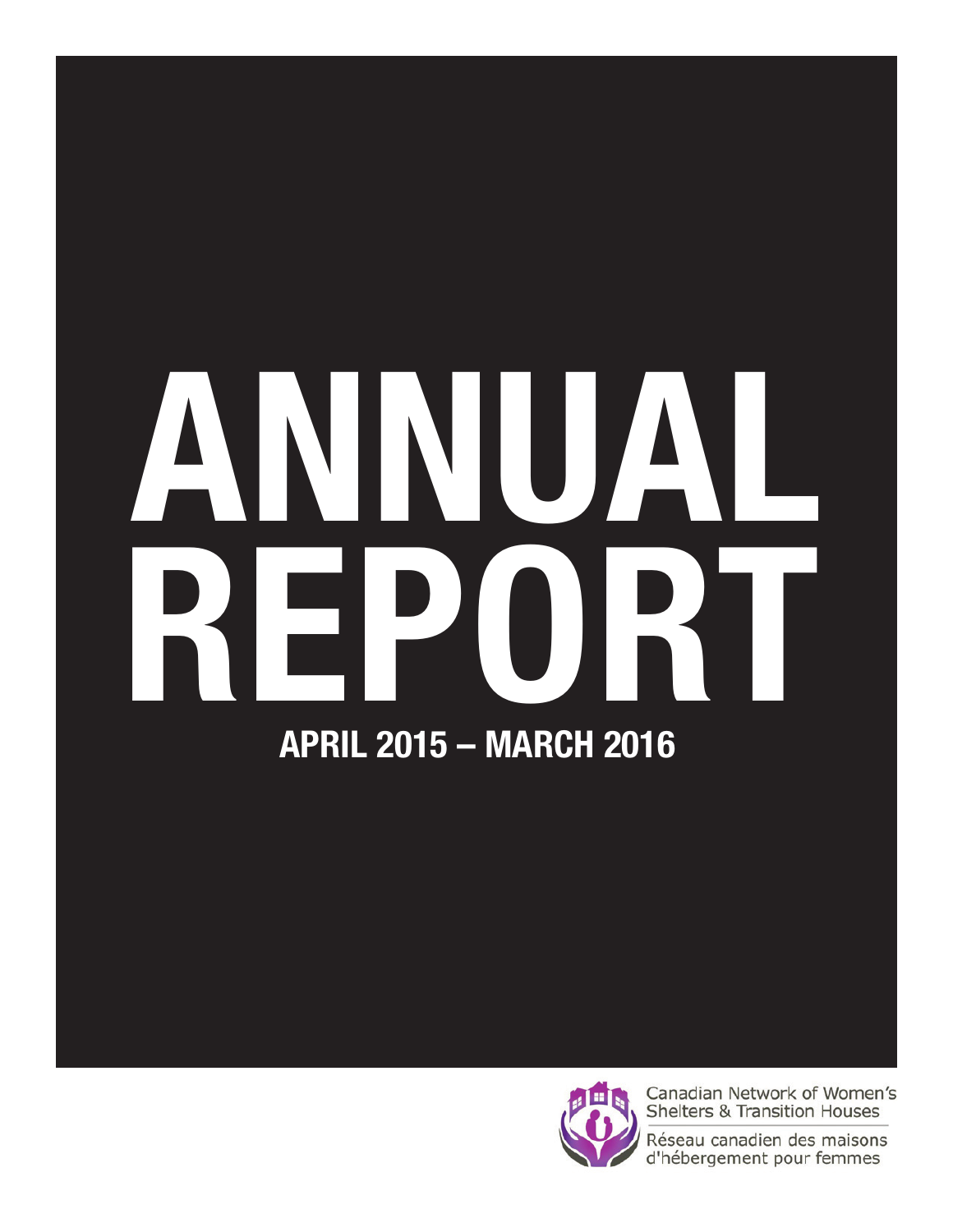### **CNWSTH** COLLABORATES, EDUCATES AND INNOVATES TO END VIOLENCE AGAINST WOMEN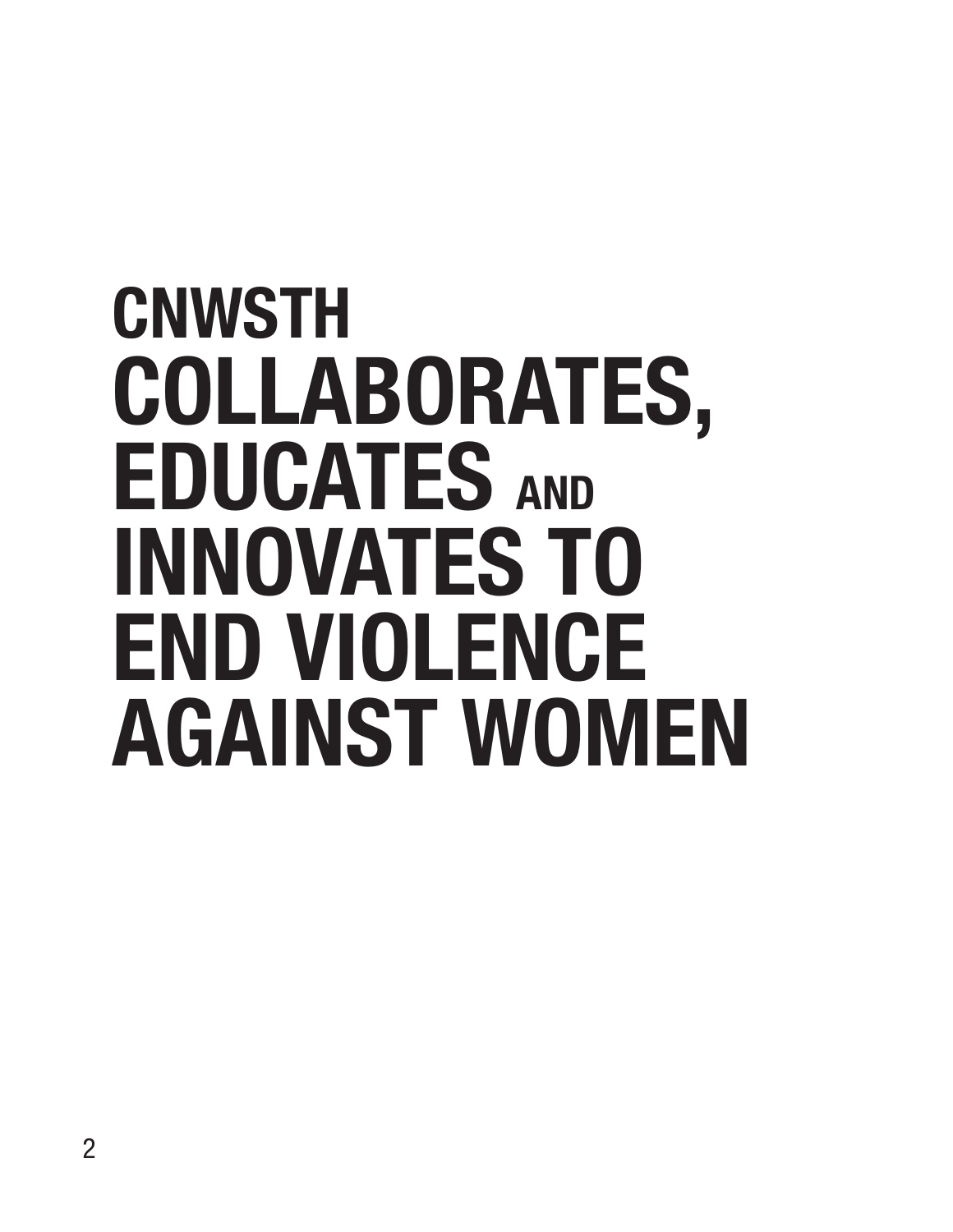### ABOUT US

In 2009, drawn together by a shared vision to end violence against women and the need for a unified voice at the national level, the provincial and territorial shelter associations began giving shape to the Canadian Network of Women's Shelters & Transition Houses. Together, we have become a national, collaborative voice for change. The Network was incorporated and became a charitable organization in December 2012.

#### Our Beliefs

- We believe that governments and societies are responsible for ensuring women's human rights.
- We believe that violence violates women's human rights and equality.
- We believe that the women's shelter movement plays a critical leadership role in the provincial/territorial, national and global effort to end violence against women and their children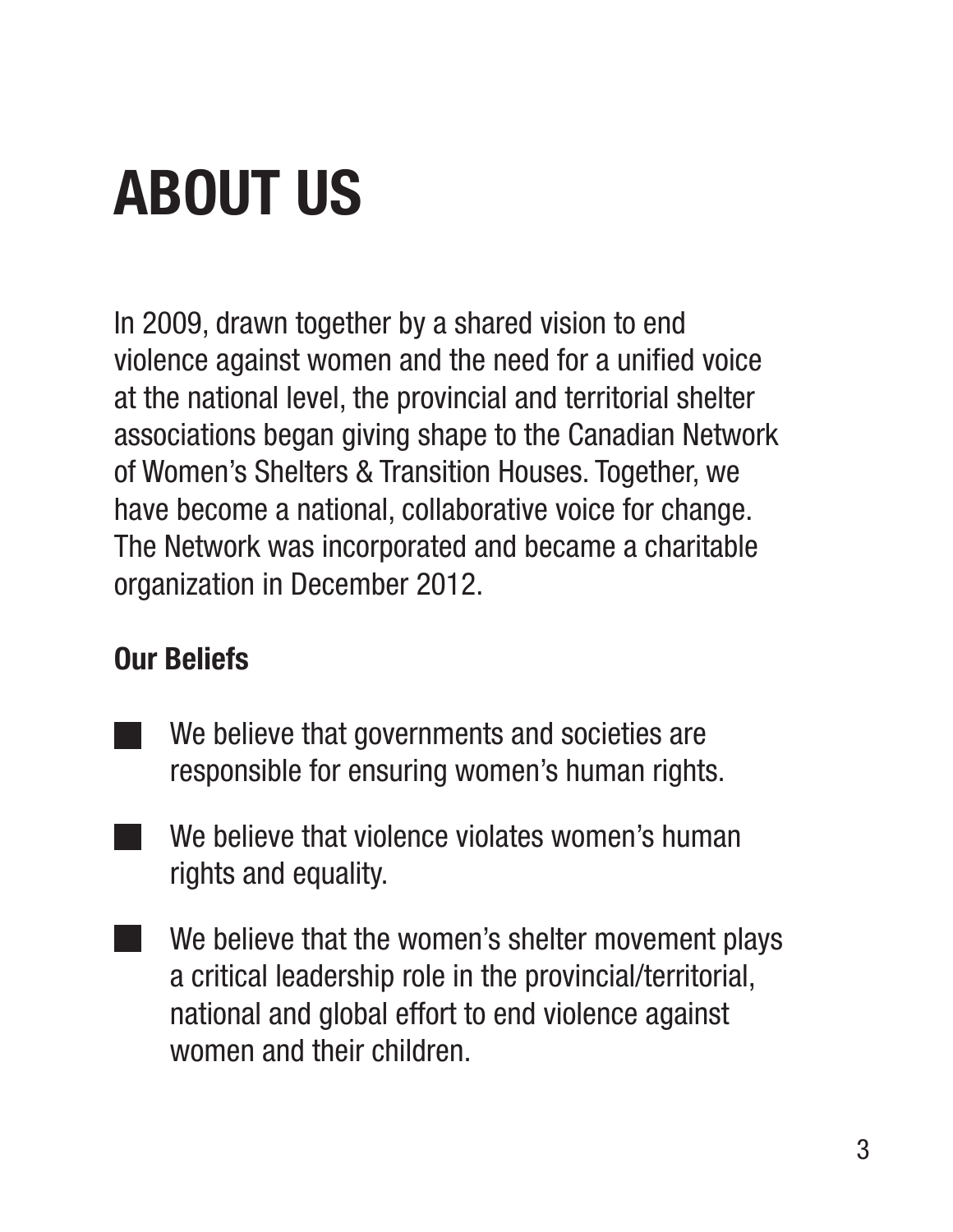## EXPANDING OUR REACH

Having completed our third year of working to bring a unified voice at the national level on the issue of violence against women, we are very much feeling like "the little engine that could". Optimism and hard work has brought us to a place we are all proud of. Working with our many partners to improve services and policies to respond to the needs of women and their children fleeing violence is at the heart of our efforts. Our Board had its first in-person meeting in Ottawa in August 2015. What a pleasure it was to finally meet after two and a half years of conference calls! The capacity to meet face to face was an important milestone in establishing our work and voice as a national organization.

Over the last year we have greatly expanded our capacity for outreach. We have increased public awareness on key violence against women issues and the services available across the country. June 2015 saw the launch of ShelterSafe.ca, an online tool that provides reliable information on shelters and their 24/7 crisis lines. The objective of ShelterSafe.ca is to let women know that it is not their fault and that help is available any time of day or night. The launch garnered articles in both national and local media across the country. Our founding partners were the RBC Foundation and the Royal LePage Shelter Foundation. We are extremely grateful for their support which is allowing us to keep this resource up to date and to expand the number of women and services making use of this tool.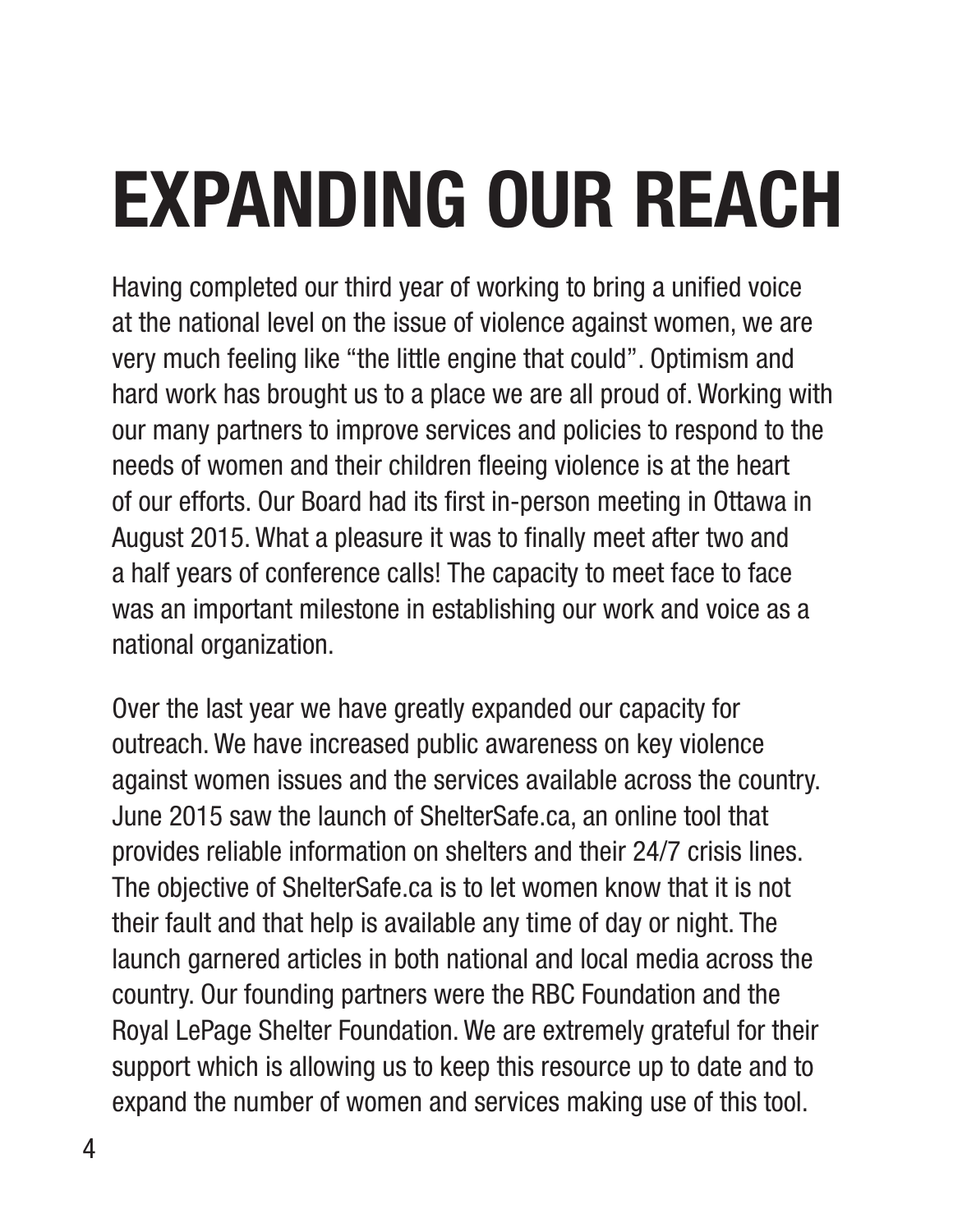The Network's completely revamped website went live in September 2015. We are grateful to the folks at Harbinger, who carried out this work pro bono. Our Practice Implementation Manual was released last winter which dovetailed nicely with the beginning of our involvement with the Open Doors project, a project being carried out in partnership with the YWCA of Canada and BC Society of Transition Houses.

With the fall 2015 election and the announcement of cabinet, we now have a full Minister for the Status of Women. We have had the opportunity to meet with Minister Hajdu on several occasions and look forward to continued dialogue. As part of the government's renewed engagement, five non-government representatives were selected to be on the government delegation at the March 2016 meeting of the United Nation's Commission on the Status of Women. We were proud to be one of the five organizations.

We look forward to another pivotal year in our growth and with our provincial and territorial members, we will continue to work for both short and longer term change that will lead to better outcomes for women and their children and an eventual end to violence against women.

*Lise Martin Manon Monastesse Jan Reimer Executive Director Co-Chair Co-Chair*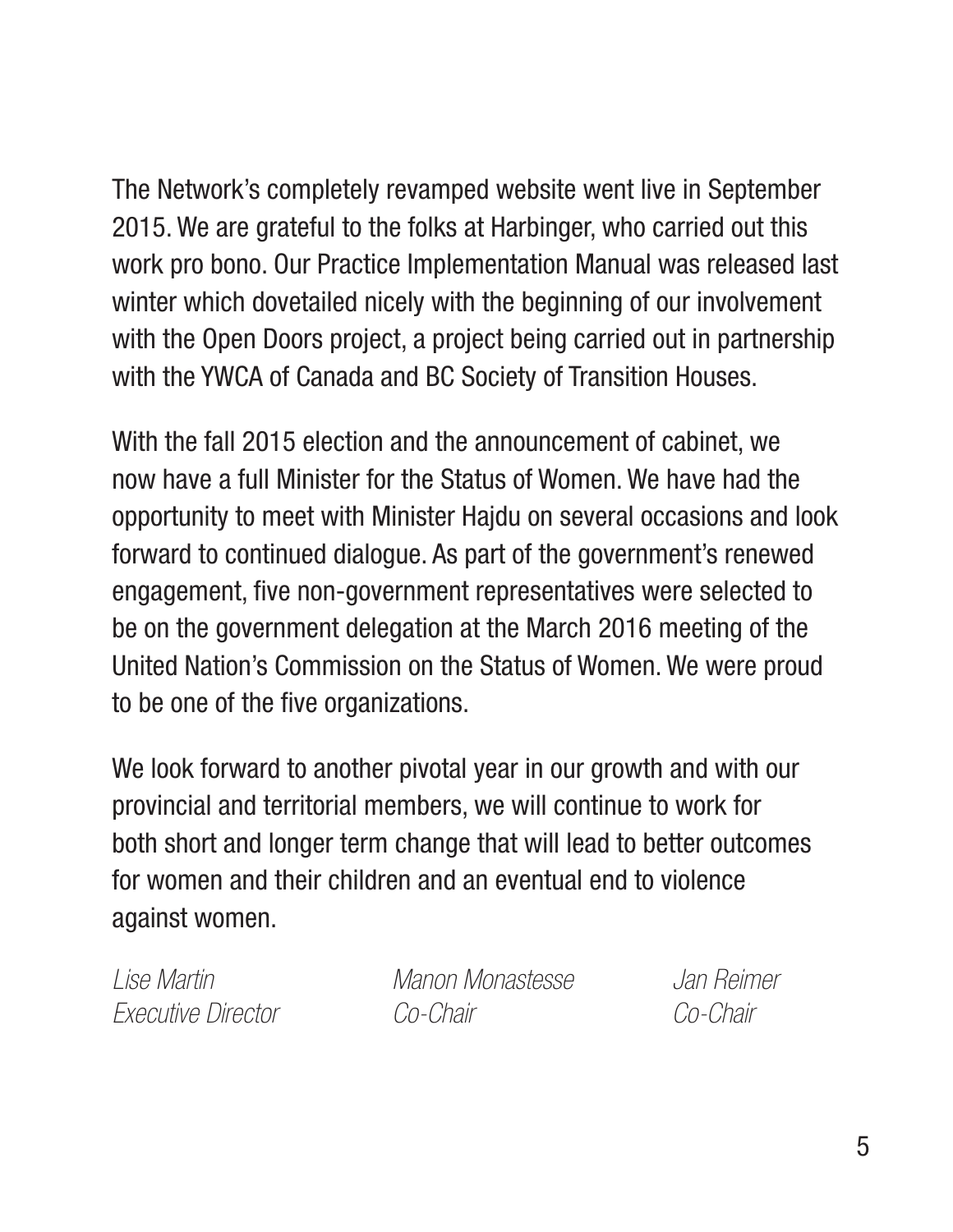### 2015-16 REVIEW OF THE YEAR

- We launched ShelterSafe.ca
- $\blacksquare$  We had our 1st in person Board meeting
- $\blacksquare$  We carried out 5 focus groups
- **We launched our new website at endvaw.ca**
- We were selected as an NGO delegate on the government delegation to the CSW at the United Nations
- We presented the Blueprint for a National Action Plan on Violence against Women to the Minister of Status of Women
- We completed our Practice Exchange Project and published an accompanying manual
- We continued to build a diverse base of supporters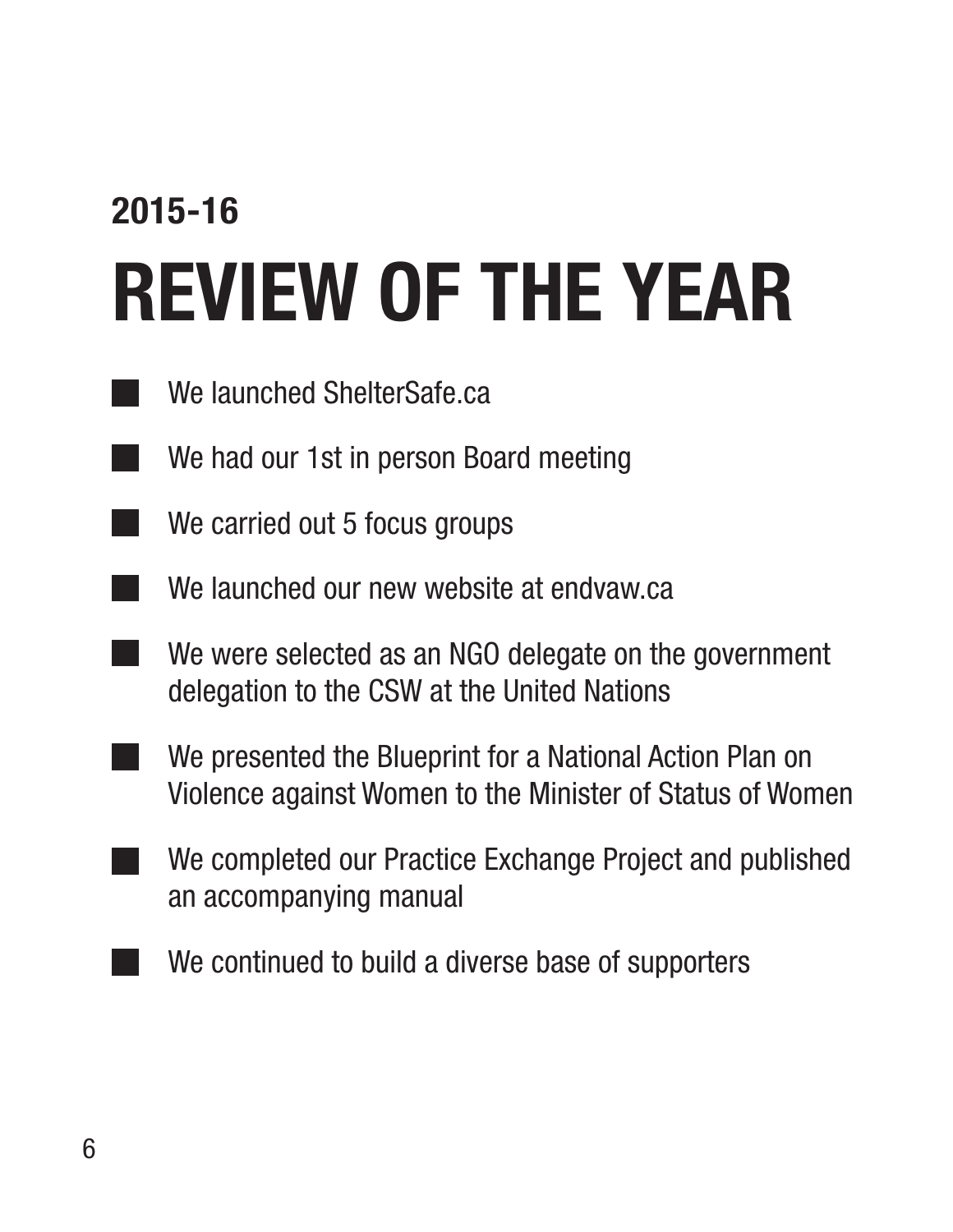## COLLABORATION

The Network has acted in an advisory capacity in several projects.

- **Violence Education Guidance Action Project / PreVAil** Research Network
- Canadian Domestic Homicide Prevention Initiative for Vulnerable Populations / Western University and University of Guelph
- **Activating Social Change. "You Are Not Alone" toolkit / Native** Women's Association of Canada
- **Domestic Violence at Work Network / Centre for Research** & Education on VAW & Children
- **Believe-Ask-Connect Phase II / Pauktuutit**
- **Legislation, Policy and Service Responses to Violence** Against Women with Disabilities and Deaf Women in Canada / DAWN Canada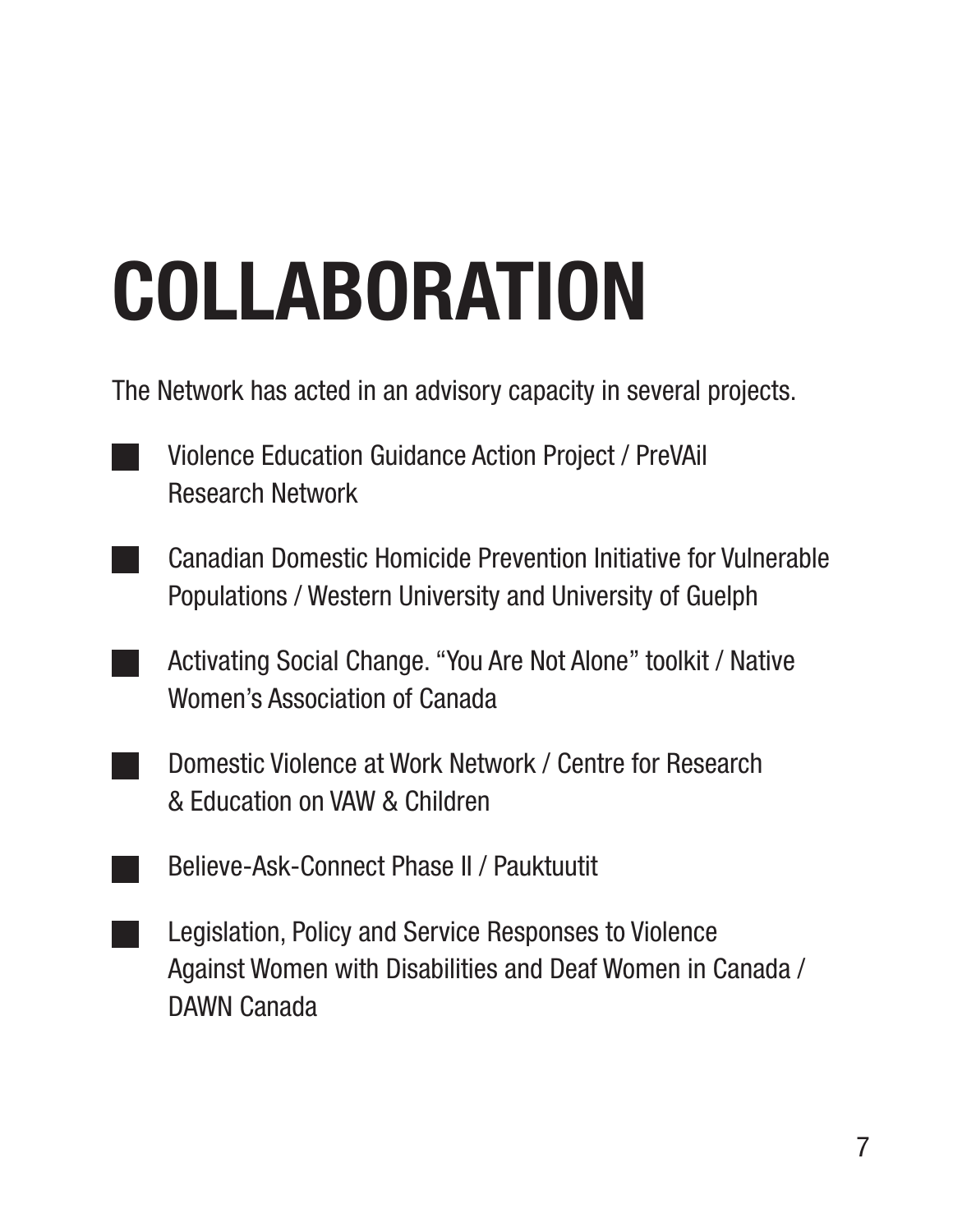## SHELTERSAFE.CA FINDING SAFETY 24/7

Launched in June 2015, ShelterSafe.ca is an online tool that provides reliable and accurate information on how you can access help, 24/7, wherever you are in the country. We let women know that it is not their fault and that they are not alone.

"The most typical experience for victims of domestic violence is isolation. A map indicating hundreds of points of light, of hope, of safety and escape is more than a tool. It is a reminder that you are not alone, it is a reminder that whether you live in a large urban centre or in a remote community, there is domestic violence and that there are resources that can help."

*- Shelter Director*

Providing safety through reliable and accurate information was made possible in large part due to the generosity of our two founding partners - the RBC Foundation and the Royal LePage Shelter Foundation.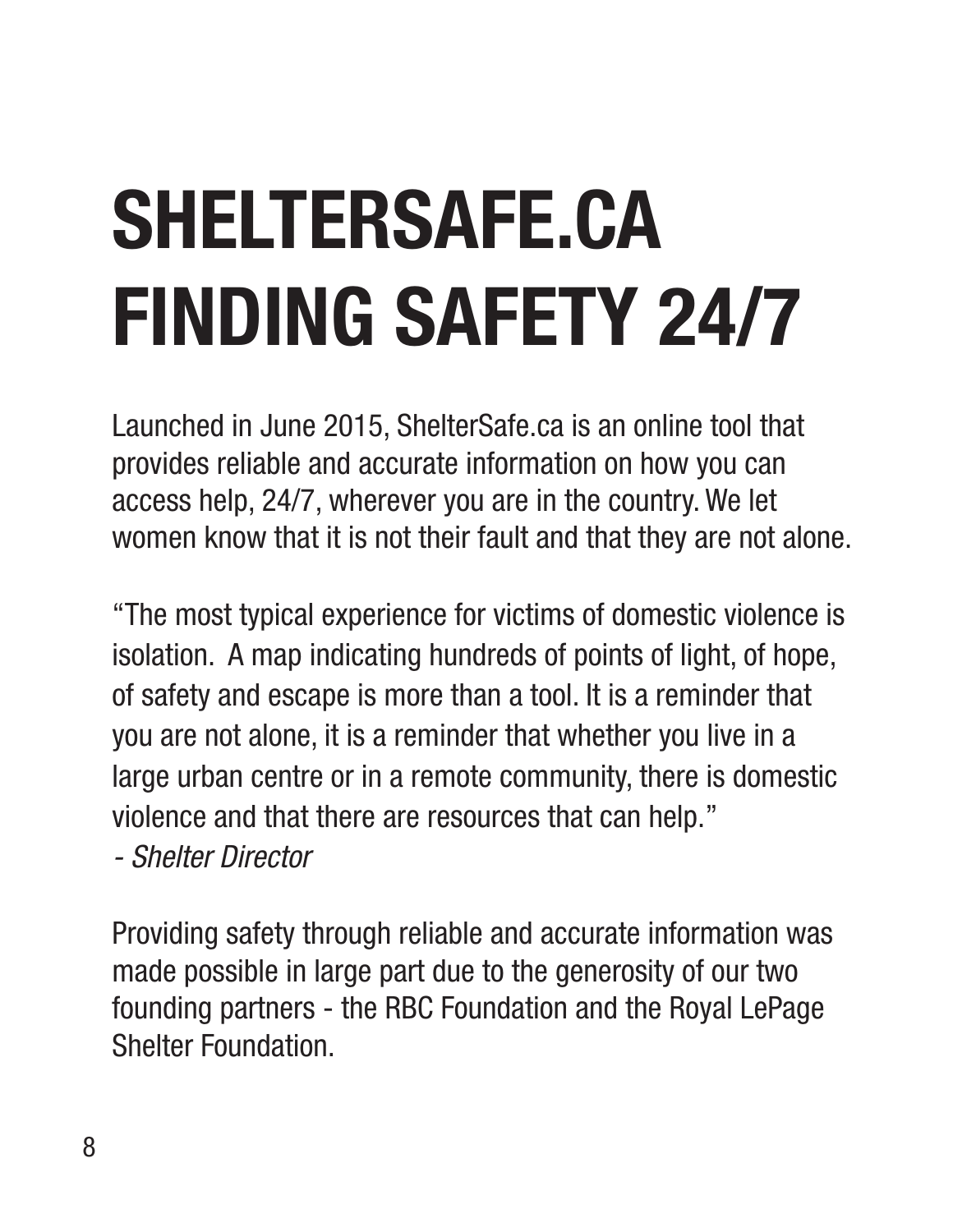**"** Before I called, I had no idea what I was going to do. Now I have a plan and I know where to start. *- Shelter user and abuse survivor* 

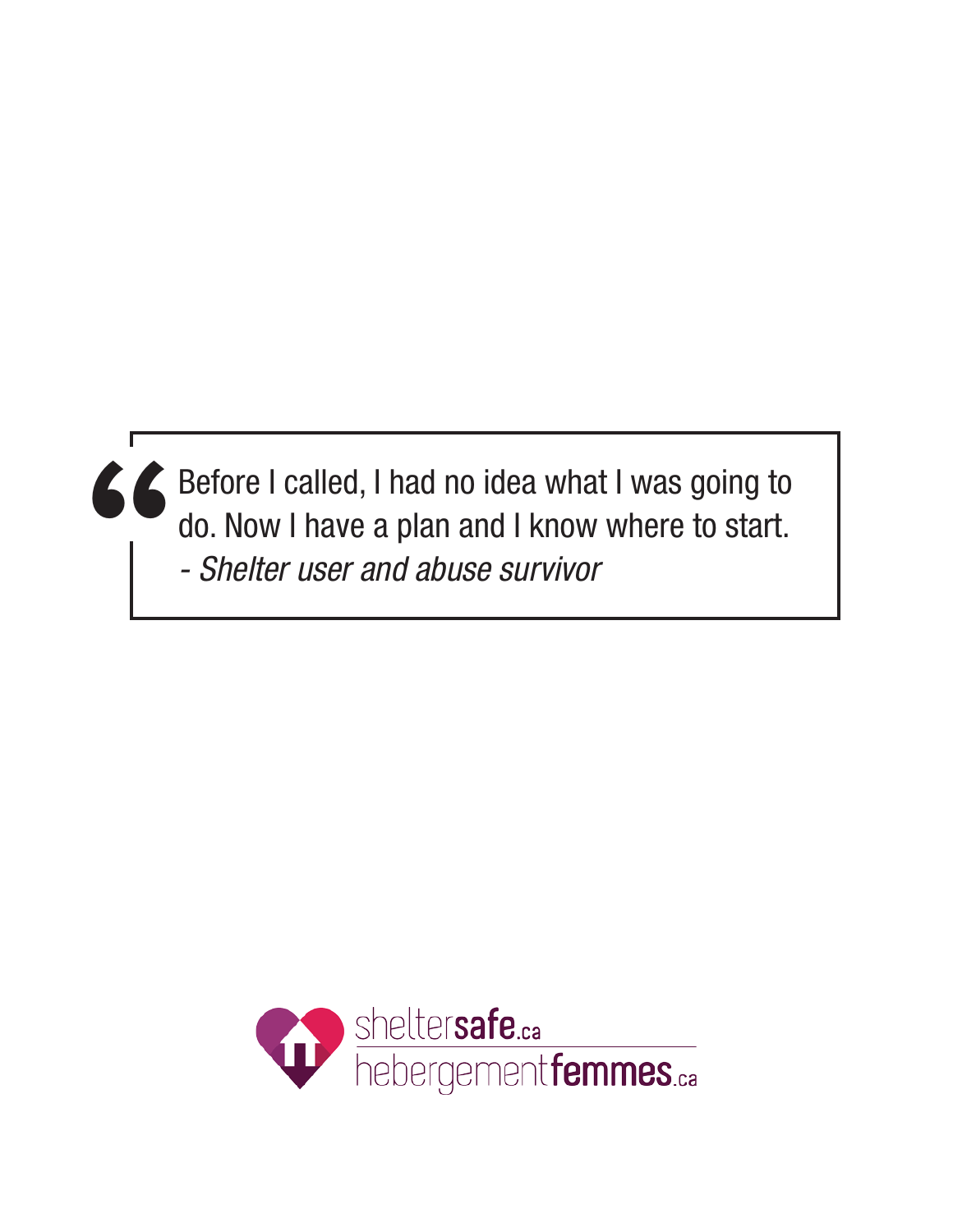### SHELTER VOICES AMPLIFYING THE VOICES OF SHELTERS

The voices and messages in our third annual survey were heard loud and clear across the country with a feature story in the Globe and Mail, radio interviews on CBC in 14 different cities and an article by the Canadian Press.

On snapshot day, 38% of shelters were full. Far too often, shelters in Canada are at capacity and having to turn women and children away. Of the women in shelters on snapshot day, 110 had been threatened with a gun and 148 were pregnant.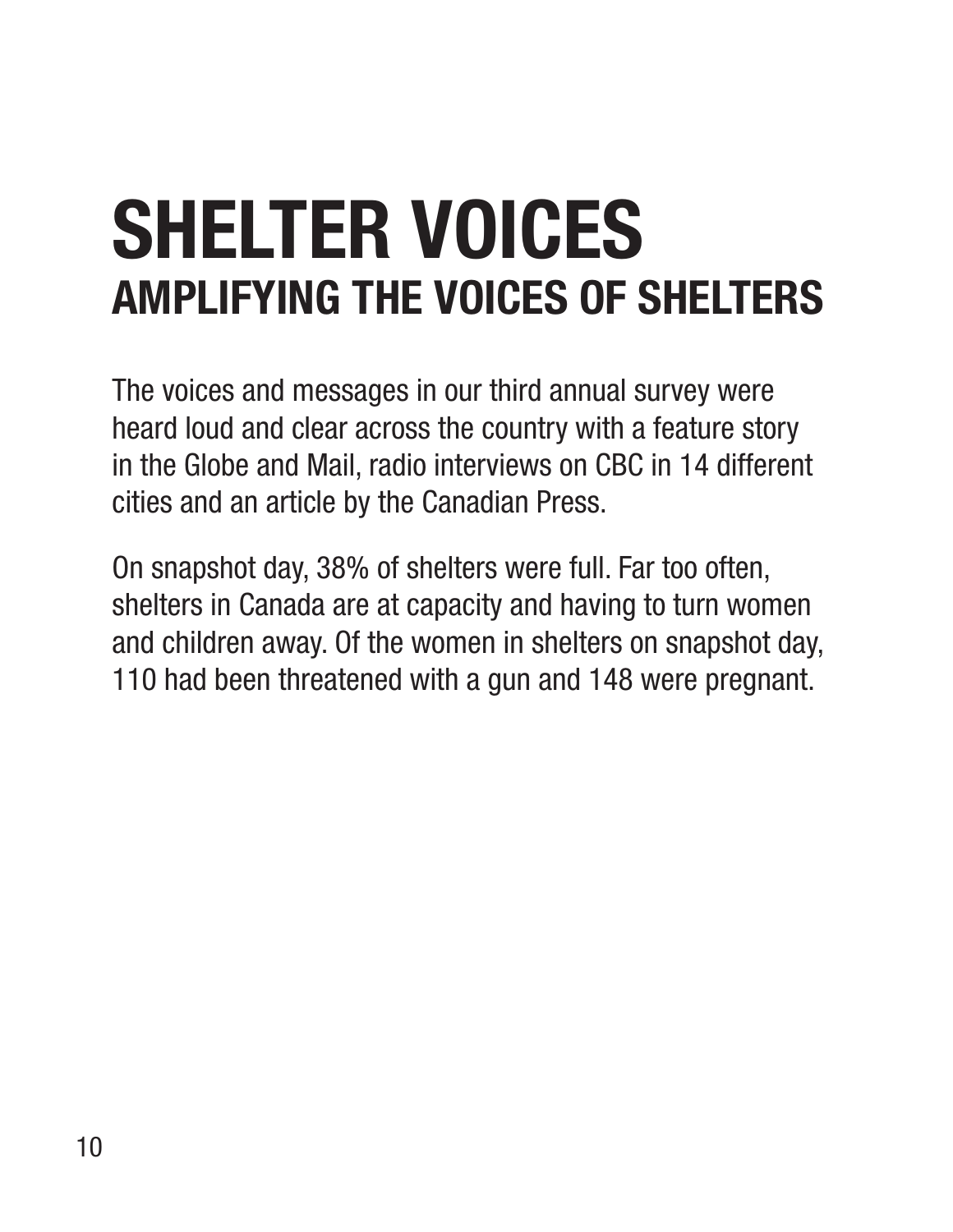**"** I remember riding that bus with my little boy with nowhere to go and no one to turn to. Thank you for being there for me. I will never forget this.

*- Shelter user and abuse survivor* 

**"** A woman has talked about returning to her abuser because no landlord seems to be willing to rent to her because she is on social assistance and has several children. *- Shelter worker* 

**"** The women we serve are taking back control over their own lives. They become more aware of their own needs, and better equipped to respond. Overall, women gain the desire to achieve an independent life and keep their children from experiencing further violence. *- Shelter worker*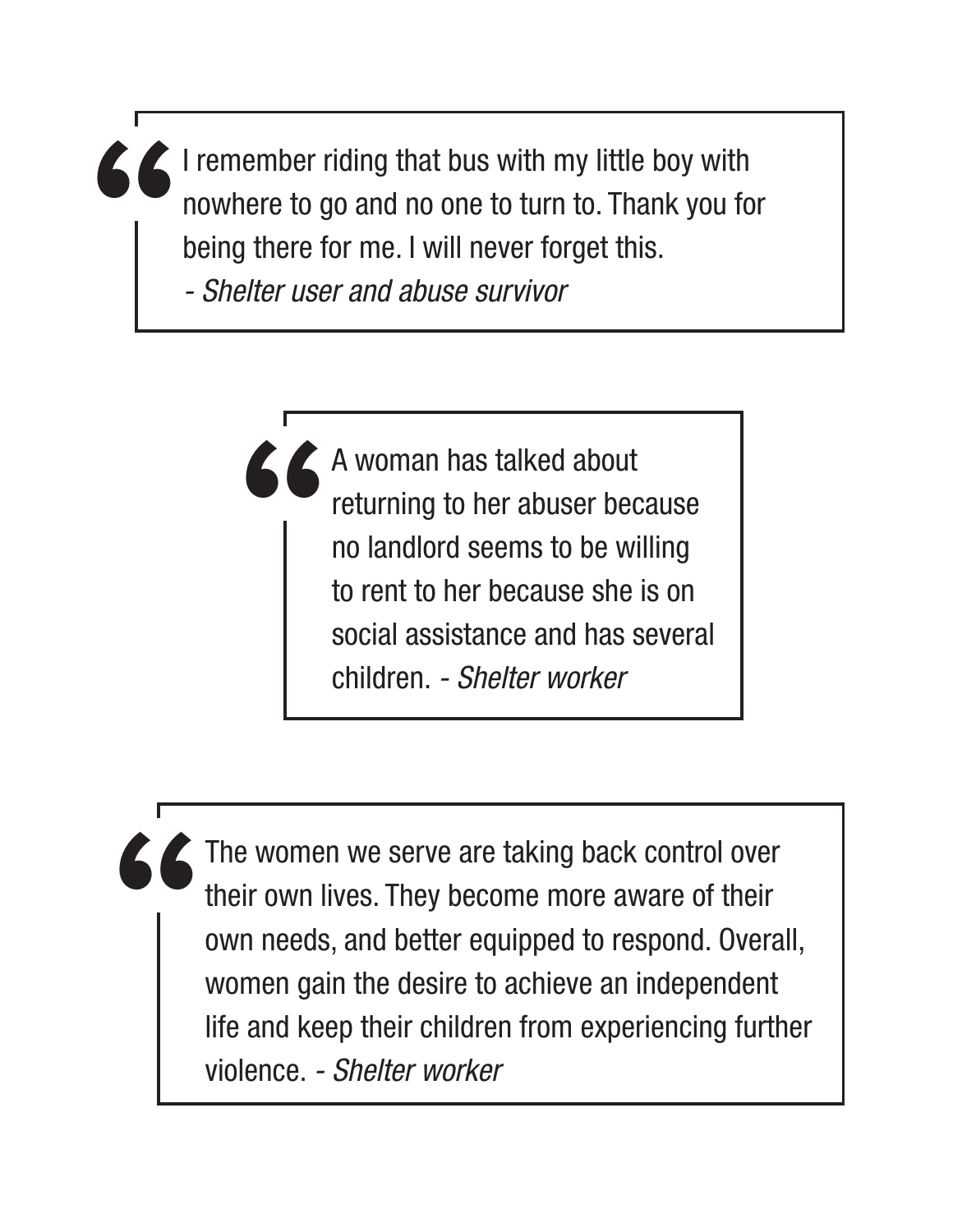#### PRACTICE EXCHANGE PROJECT

The 10 step Framework developed in this project helps shelter workers adapt promising practices from other shelters and sectors to meet their specific local needs.

Peer-to-peer learning is of great benefit to shelter workers who work tirelessly to help women and their children and to eventually bring an end to violence against women. The project's web page at www.endvaw.ca/pep includes a peersourced inventory of promising practices.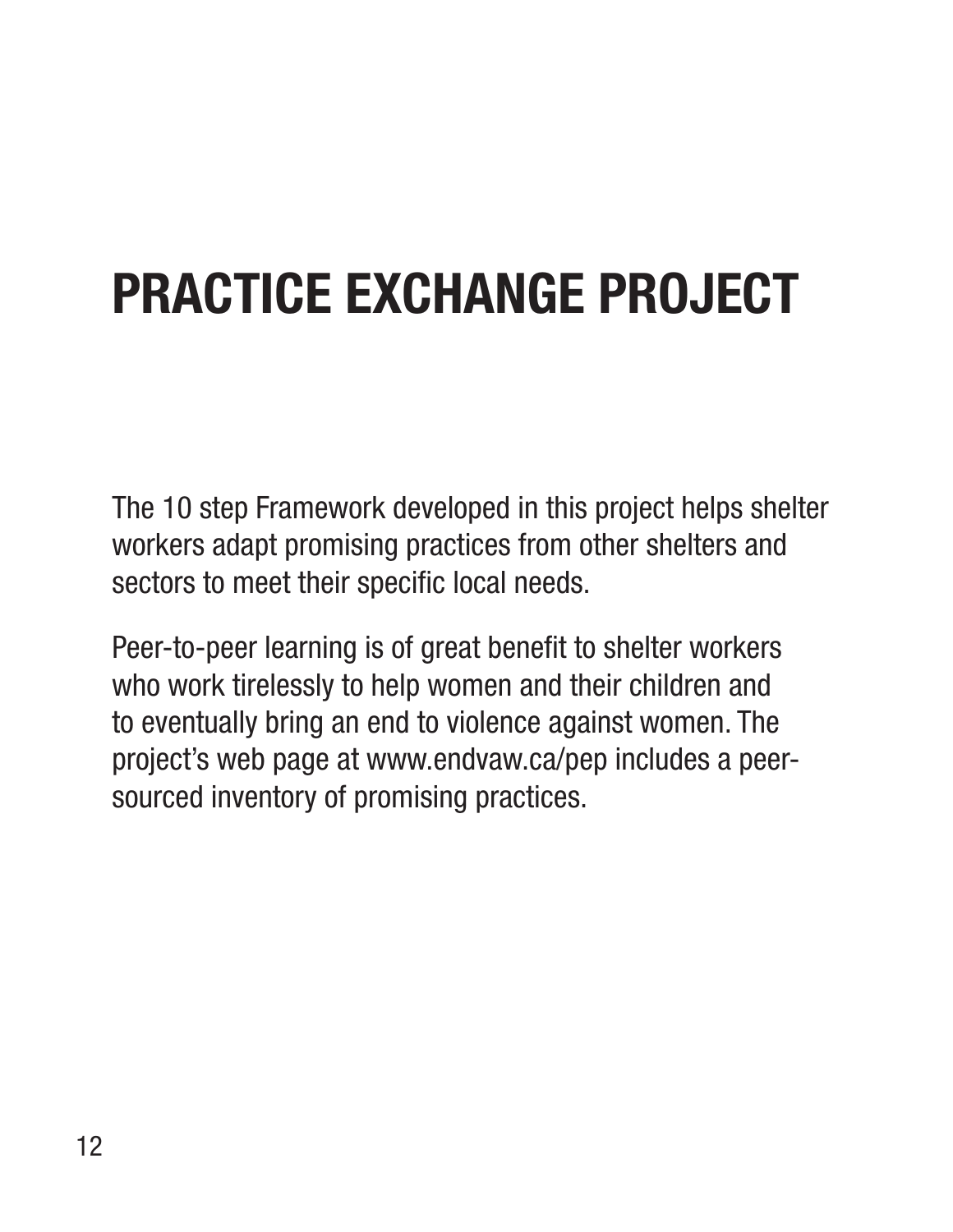### BLUEPRINT - CANADA'S NATIONAL ACTION PLAN ON VIOLENCE AGAINST WOMEN

The Blueprint provides a roadmap to a federal-provincial National Action Plan in line with United Nations guidelines. A National Action Plan would go a long way in ensuring that women in all areas of the country have access to comparable levels of services and protection. Endorsed by over 180 organizations, the Blueprint is the result of collaboration with 21 partners. The document was presented to Canada's first standalone Minister for the Status of Women in February 2016.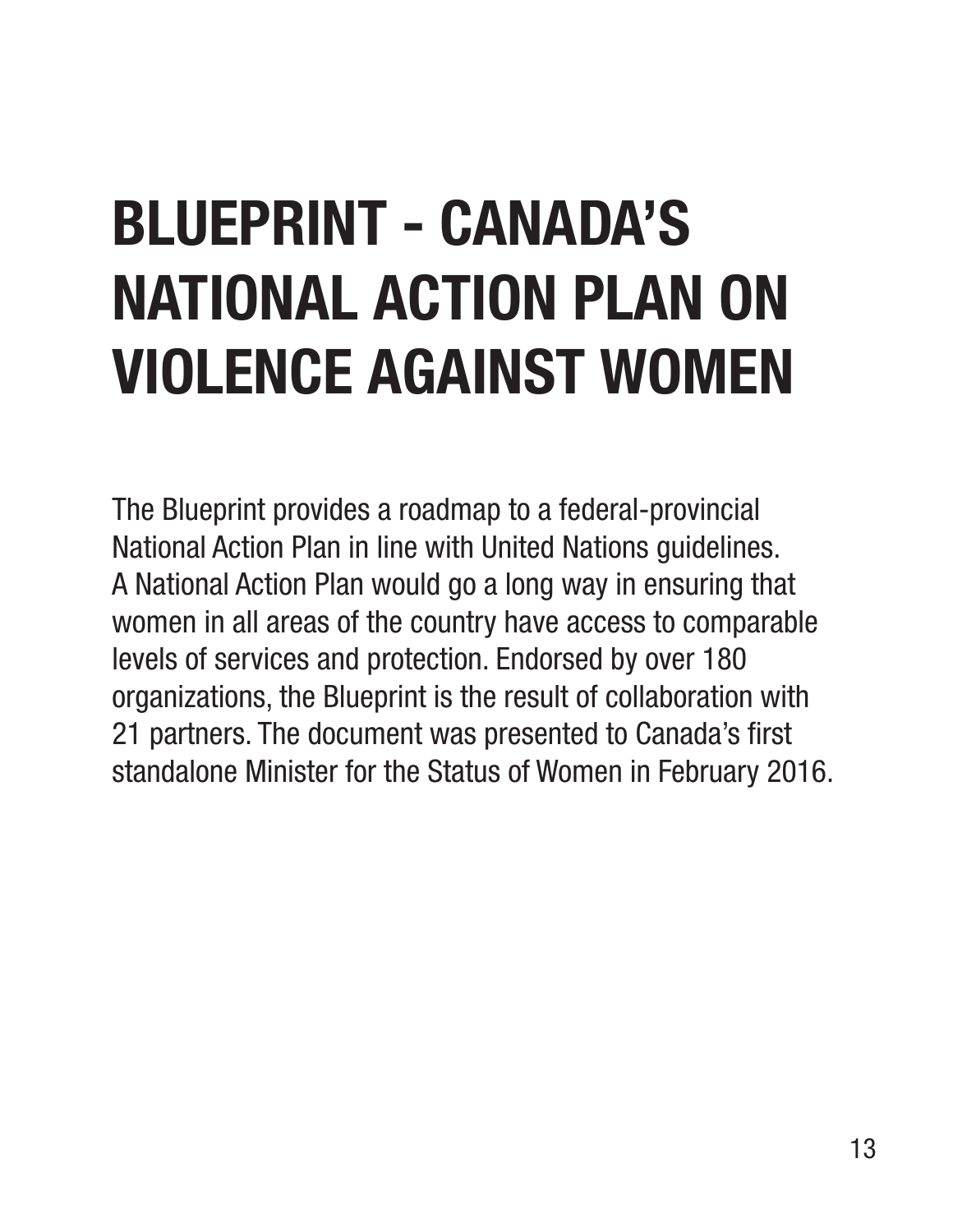## WHO WE ARE

#### Board of Directors

Joanne Baker Barbara McInerney Jan Reimer Lyda Fuller Jo-Anne Dusel Deena Brock Marlene Ham Manon Monastesse Louise Riendeau Nadia Losier Ellen Ridgeway Becky Kent Dan Meades

#### **Staff**

Lise Martin Heather Stewart Patricia Hendrick

#### **Volunteers**

Sarah Hedges-Chou Emily Wiesenthal Creanna Wade Sarah Fulham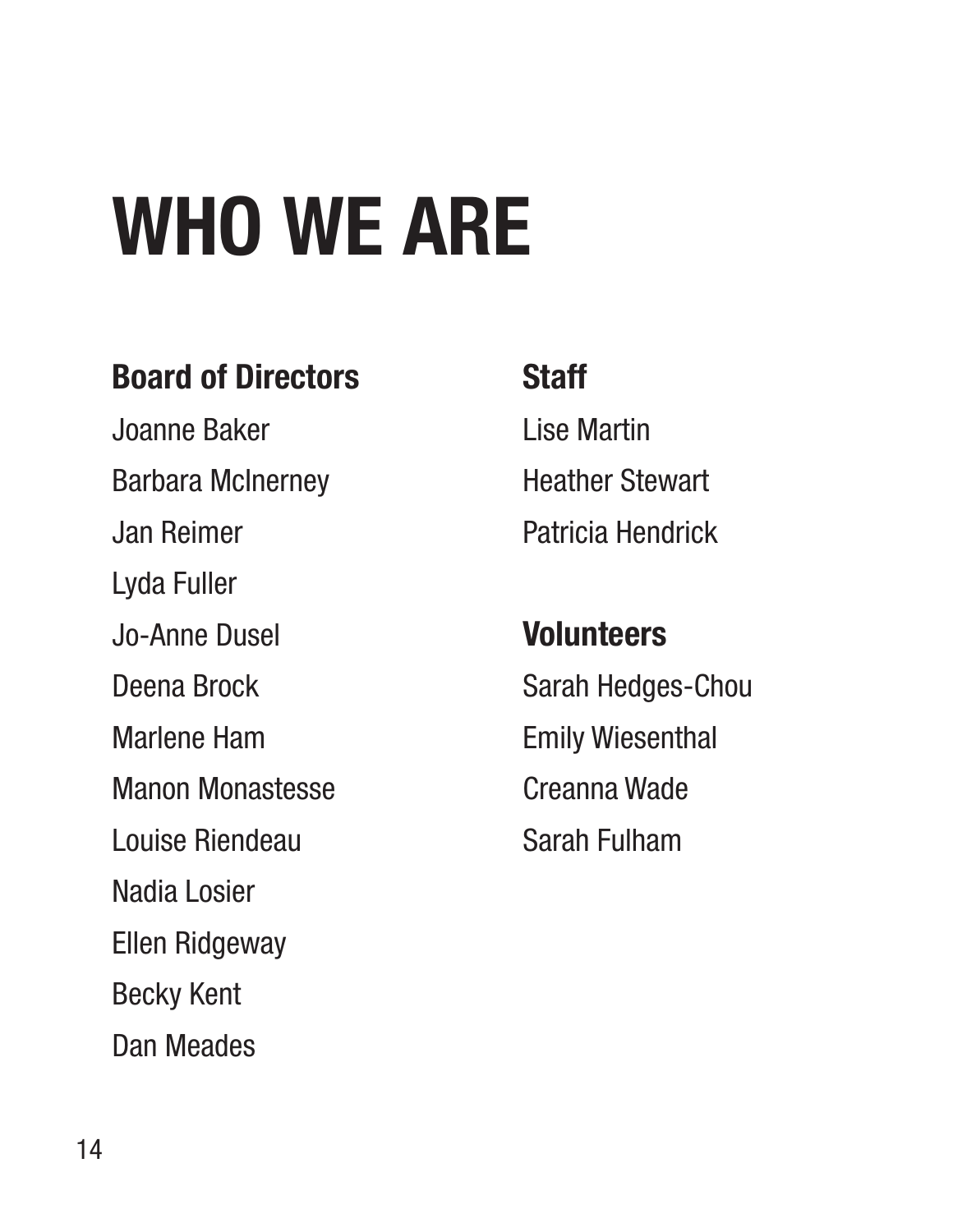## DONORS

Status of Women Canada

RBC Foundation

Leacross Foundation

Royal LePage Foundation

Canadian Women's Foundation

OXFAM Canada

Thirty-One

Shoppers Drug Mart Life Foundation

Canadian Federation of Nurses Union

Canadian Labour Congress

Canadian Union of Postal Workers Canadian Union of Public Employees

National Union of Public and General Employees

Ontario English Catholic Teachers Association

Public Service Alliance of Canada

United Food and Commercial Workers

UNIFOR

United Steelworkers